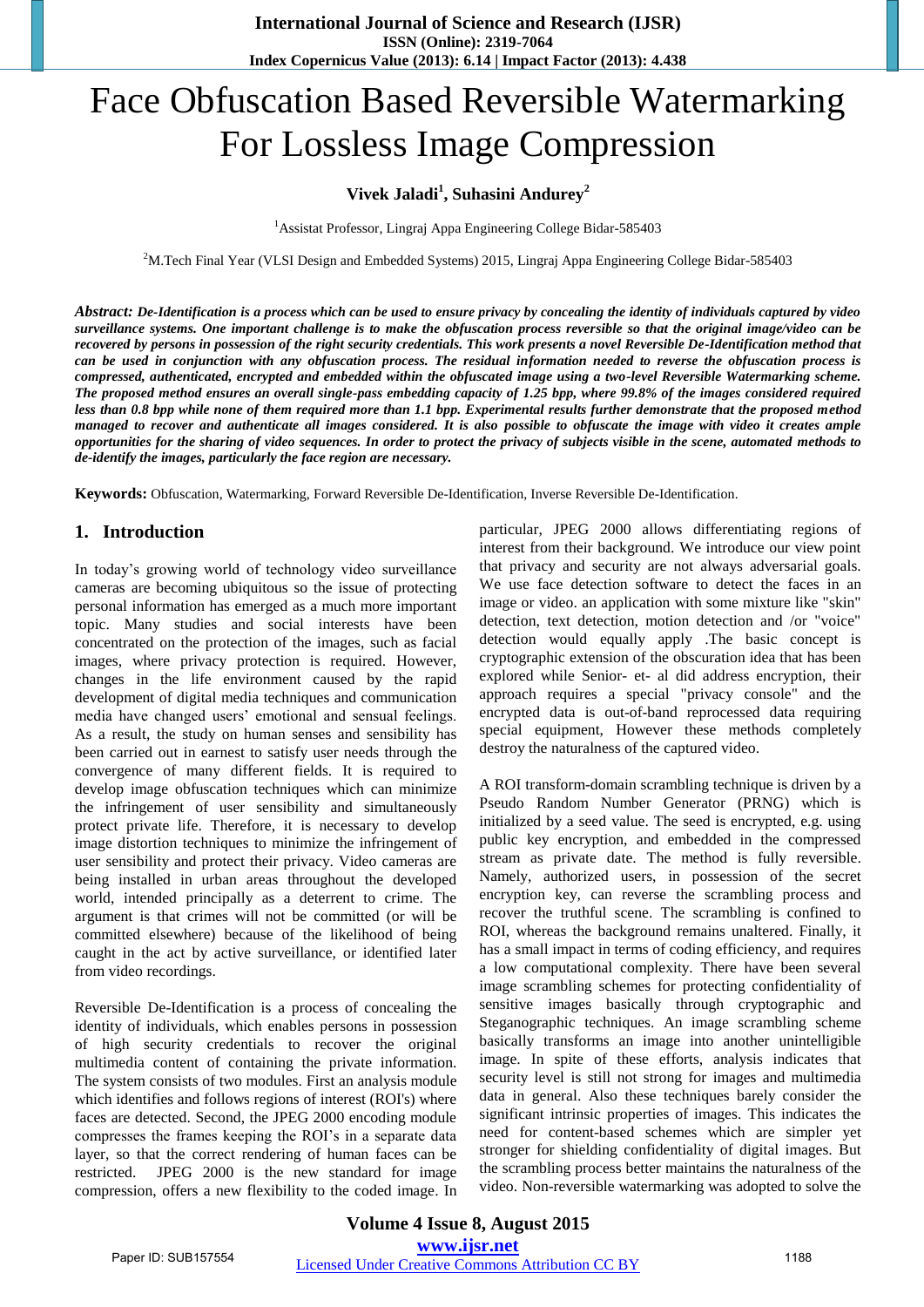#### **International Journal of Science and Research (IJSR) ISSN (Online): 2319-7064 Index Copernicus Value (2013): 6.14 | Impact Factor (2013): 4.438**

latter issue and embed the information which is needed to recover the De-Identified region within the video itself. Here both these schemes are irreversible and the noise introduced by the watermark embedding process remains permanent, overall compression efficiency is reduced.

This work employs reversible watermarking to solve the former issue. This method induces significant distortions within the obfuscated image themselves. This work presents a Reversible De-Identification method for lossless images. And the approach adopts Reversible Watermarking to make the system reversible. The proposed solution is completely independent from the obfuscation process, and is thus generic. Nonetheless, this work employs the k-Same obfuscation process, which ensures k-anonymity, to obfuscate the face of frontal images. The difference between the original and obfuscated image is compressed, authenticated, encrypted and embedded within the obfuscated image itself. This method keeps the naturalness of the obfuscated images while the original image can only be recovered by individuals having the proper encryption key.

The Reversible Watermarking schemes adopted in this work were found to outperform existing state-of-the-art schemes. Furthermore, experimental results demonstrate that the proposed scheme can recover and authenticate all obfuscated images considered.

# **2. System Overview**



**Figure 1:** Illustrates the schematic diagram of the Forward Reversible De-Identification



**Figure 2:** Schematic diagram of the Inverse Reversible De-Identifications Process.

Fig 1 receives the original image I and conceals the face of the person using the Face Obfuscation process to generate an obfuscated image  $I_{\Theta}$ . This work considers color images using the YCbCr color space. The coordinates of the top left corner and bottom right corner of the De-identified region is enclosed within the bounding box β, which is passed to both ROI Extraction processes to extract the face image F and the obfuscated face image Fϴ. The face images are then subtracted to derive the difference face image D.

The Payload Generator process is then used to convert the difference face image D and bounding box β into a packet  $p_a^e$ which is authenticated and encrypted. The packet  $p_a^e$  is then embedded within the obfuscated image  $I_{\Theta}$  using the Integer Wavelet Transform (IWT) Reversible Watermark Embedding process (1st level) which generates the embedded image  $I_{\Theta}^{\{w\}}$ , the auxiliary information A and the residual bitstream e. This method provides a good compromise between capacity and distortion. However, additional information might be needed at the receiver to resolve overflow and underflow issues. The Reversible Contrast Mapping Embedding process (2nd level) is therefore used to embed this information (A and e) within the embedded image  $I_{\Theta}$ <sup>w</sup>, which usually corresponds to few bits, and generates the second level embedded obfuscated image  $\hat{I}_{\Theta}^{\mathbf{w}}$ . This method is ideal since it does not need additional information to resolve overflow/underflow issues. Moreover, the distortions introduced at low bitrates are generally negligible. However, its performance significantly degrades at higher bitrates and is therefore not suitable to embed large payloads.

Fig. 2 depicts the schematic diagram of the Inverse Reversible De-Identification process. The second order embedded obfuscated image  $\hat{I}_{\Theta}^{\overline{w}}$  is inputted to the Reversible Contrast Mapping Extraction process which extracts the first level embedded obfuscated image  $I_{\Theta}$ <sup>w</sup> together with the auxiliary information A and the residual bit stream e. The IWT Reversible Watermark Extraction process is then used to extract the original payload  $p_a^e$  and original obfuscated image I<sub>o</sub>. The Inverse Payload Generator reverses the process of the Payload Generator and recovers the difference image D and the bounding box β, which is used by the ROI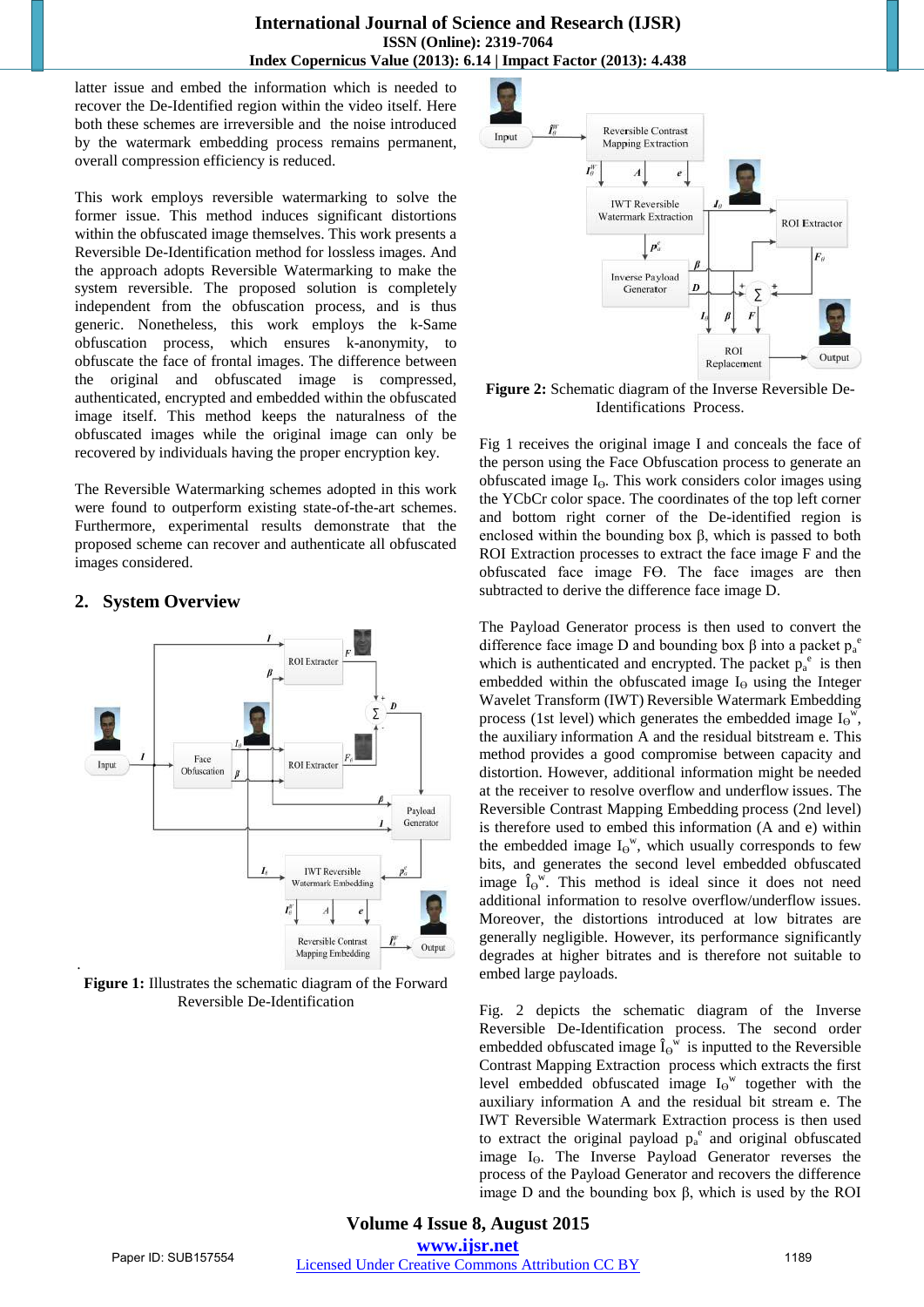Extractor process to extract the obfuscated face  $F_{\theta}$ . The difference image D and obfuscated face  $F_{\Theta}$  are then summed to derive the original face F, which is used by the ROI Replacement process to recover the original image  $I_{rec}$ . It is important to notice at this stage that the packet  $p_a^e$  is authenticated and encrypted, and therefore the difference image D and bounding box β can only be recovered correctly by persons in possession of the correct security key. The embedding processes are chosen in order to provide minimal distortion so that it maintains the naturalness of the obfuscated image. Moreover, the authentication process ensures that the original image is recovered and ensures that the image is not modified.

## **3. Forward Reversible De-Identification**

#### **3.1 Face Obfuscation**

The Face Obfuscation process receives the original image I and detects the face region and eye locations using the ground truth information available in the color FERET dataset. This can be automated using the face detector and the eye detector which ensure high accuracies. However, the main contribution of this work is to present a Reversible De-Identification method which is independent from the obfuscation process. Thus, the automation of the face and eye detectors is not in the scope of this work. The upper left and bottom right coordinates of the face region are included in the bounding box  $β$  and used to extract the face F which is aligned using affine transformations. The aligned face image F is then concealed using the k-same algorithm, which computes the average face derived over the k closest aligned faces in Eigen-space, to generate the obfuscated aligned face image  $F_{\Theta}$ . The obfuscated face image  $F_{\Theta}$  is then realigned to match the orientation of the original face image F using affine transformations and then overwrites the face region in the original image I to derive the obfuscated image  $I_{\Theta}$ .

#### **3.2 ROI Extraction**

The ROI Extraction process is a simple algorithm which employs the bounding box coordinates  $\beta$  to identify the region to be cropped from the input image I (or  $I_{\Theta}$ ). The cropped sub-image is then stored in the face image F (or obfuscated face image  $F_{\Theta}$ ).

#### **3.3 Payload Generator**

The Payload Generator Process receives the difference image D which is compressed using the predictive coding method followed by the Deflate algorithm. The original image I is authenticated using SHA-1 which generates a 20-Byte Hash. The Hash will be used by the Inverse Reversible De-Identification process to ensure that it recovers the original image I, and is thus appended to the Payload. The bounding box coordinates β are also required at the receiver to identify the face region and are therefore included as information within the header. The resulting packet pa, illustrated in Fig. 3, was then encrypted using AES-128 to generate the encrypted packet  $p_a^e$ .

| --- |  |
|-----|--|
|     |  |

**Figure 3:** The authenticated packet pa.

#### **3.4 IWT Reversible Watermarking Embedding**

The IWT Reversible Watermarking Embedding process first derives the number of decompositions  $N_{\text{dec}}$  needed to embed the packet  $p_a^e$  within I.C represents the capacity needed to embed  $p_a^e$  bits and is computed using

$$
C = \frac{\left|\mathbf{p}_a^e\right|}{Ch \times W \times H}
$$

where  $11$  represents the cardinality of the set, W and H represent the number of columns and rows in the image and Ch represents the number of color channels (in our case 3). This process then adopts the  $CDF(2,2)$  integer wavelet transform specified to decompose the image. This method employs Forward Integer Wavelet Expansion to embed the actual information while a novel Threshold Selection strategy is used to identify the set of thresholds which provide enough capacity while minimize the overall distortions. . More information is provided in the following subsections.

#### **3.4.1 Threshold Selection**

The proposed Threshold Selection method is based on the observation that different sub-bands provide different levels of distortions. However, in order to reduce the complexity of the optimization function, the following assumptions were made the chrominance sub-bands have similar properties and thus share the same threshold. The HL and LH sub-bands within the same color channel (luminance or chrominance) are assumed to have similar characteristics and therefore have the same threshold.

This work employs Differential Evolution (DE), which is a population based optimization algorithm, to derive the set of threshold which minimize a distortion criterion while ensuring that the capacity of the proposed system is sufficient to embed the message s.

#### **3.4.2 Forward Integer Wavelet Expansion**

The Forward Integer Wavelet Expansion process receives the set of thresholds T which are derived by the Threshold Selection process and encapsulates the packet  $p_a^e$  shown in Fig. 3 to generate the packet s to be embedded (Fig. 4) .

|--|--|--|

**Figure 4:** The Actual Bit Stream to Be Embedded *s*.

The expanded obfuscated image  $I_{\theta}$ <sup>w</sup> is then obtained using the inverse integer wavelet transform. The coordinates of pixels which encounter underflow/overflow issues and their corresponding values are included within the list of auxiliary information *A*.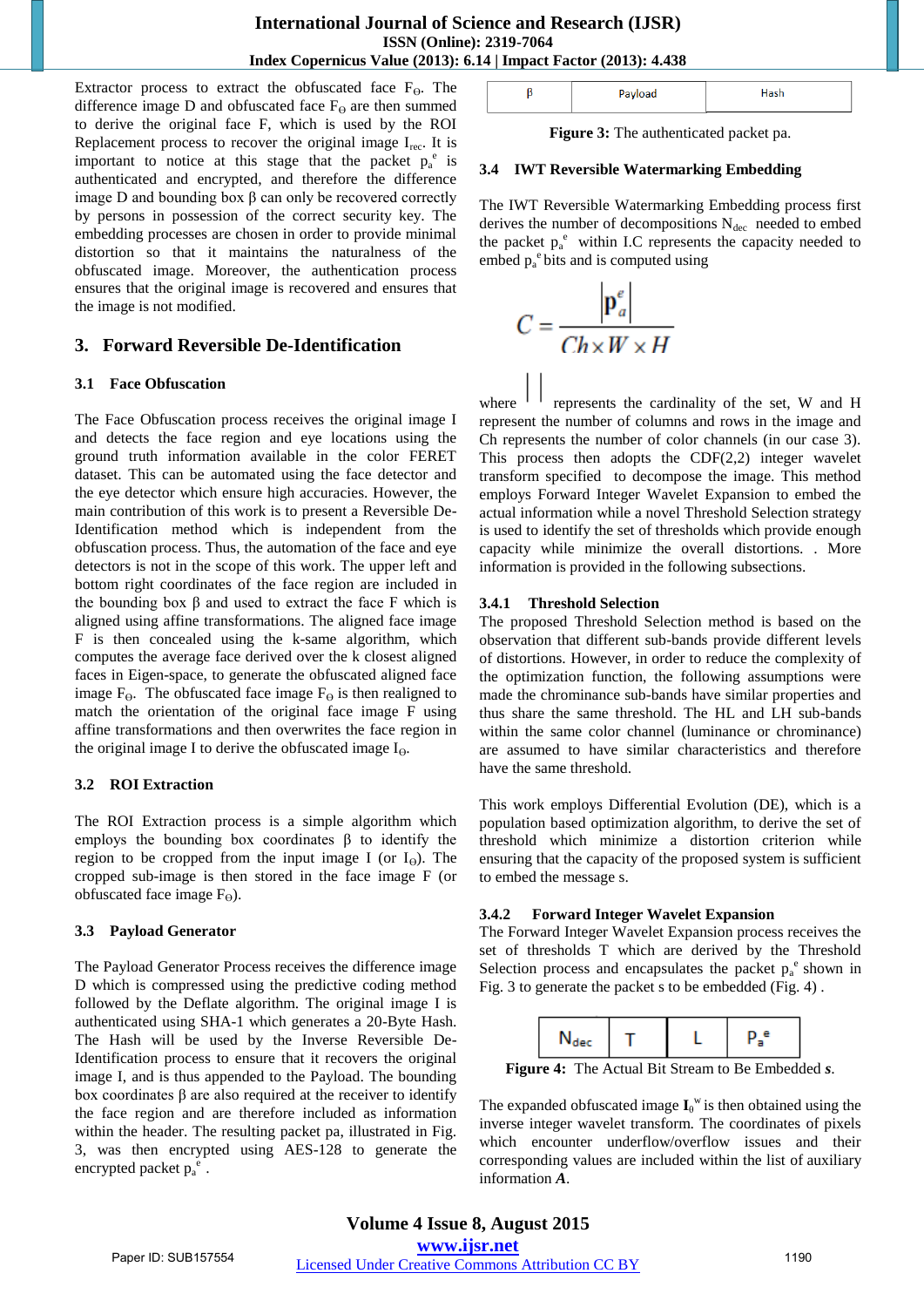#### **3.5 Reversible Contrast Mapping**

The only problem with the proposed *Forward Integer Wavelet Expansion* process is that sometimes *A* and *e* are not empty. This work adopts the syntax shown in Fig. 5 to represent this information r to be embedded. The Flag is a 2 bit field which indicates whether A and e are empty or not. In case that one of them (or both) are not empty, the number of bits needed to embed the information in A (ore) is signaled in NA (or Ne). The fields NA and Ne are encoded using 8-bits each while the size of A and e are variable length.

|      |            |      | <b>Flag Values</b> |  |
|------|------------|------|--------------------|--|
|      |            |      |                    |  |
|      |            | Flag |                    |  |
|      | $Flag N_e$ |      |                    |  |
|      |            |      |                    |  |
| Flag |            |      |                    |  |
|      |            |      | Figure 5: The      |  |

packet r to be embedded within  $I_{\Theta}$ <sup>w</sup>

This work adopts the Reversible Contrast Mapping (RCM) to embed the packet *r* within the watermarked obfuscated image  $I_{\theta}$ <sup>w</sup>. The main advantage of using RCM is that it embeds all information within the image without any ambiguities and provides an additional capacity of 0.5 bpp. However, the main limitation of the RCM is its limited capacity and that the distortion can become significant when embedding large payloads.

# **4. Inverse Reversible De-Identification**

## **4.1 Reversible Contrast Mapping Extraction**

The *Reversible Contrast Mapping Extraction* process receives the image  $\mathbf{\hat{I}}_{\theta}^{\mathbf{W}}$  and recovers  $\mathbf{I}_{\theta}^{\mathbf{W}}$  and *r*. The information bit can be extracted from the LSB of *y'* when the LSB of *x'* is '1'. However, in the event when the LSB of *x'* is '0', both LSBs of *x'* and y' are forced to be odd and condition is checked. If the condition is satisfied it then represents an odd pixel pair while if it does not it indicates that  $y = y'$  and the original LSB value of *x* is extracted from the bitstream. More information about this is available in . The auxiliary information *A* and residual bitstream *e* are then extracted from the packet *r*.

## **4.2 IWT Reversible Watermarking Extraction**

The IWT Reversible Watermarking Extraction reverses the IWT Reversible Watermarking Embedding process and extracts the payload information  $p_a^e$  and the original obfuscated image  $I_{\Theta}$ . It must be noted here that initially, the decoder has no knowledge about the number of decompositions employed  $N_{\text{dec}}$  and the threshold values T. The decoder thus assumes that a single decomposition is employed and that the threshold values are set to zero. These values are then updated once they are extracted from the header information of s. It is important that the encoder does the same thing during embedding in order to ensure synchronization between the encoder and decoder.

# **4.3 ROI Replacement**

The ROI Replacement process replaces the region marked by the bounding box  $β$  with the recovered face image F. The image Irec can be authenticated by comparing the hash derived by computing the SHA-1 on  $I_{rec}$  to the Hash value present in the tail of the packet pa.

# **5. Simulation Results**

The results presented in this section consider different sets of images. All images considered in this work were converted in the YCbCr color space. To estimate the effectiveness of the proposed Threshold Selection process standard test images were used and to evaluate the whole system frontal images were used. This paper does not claim that this corresponds to an optimal configuration, but claims that it provides performance superior to state of the art IWT threshold selection schemes [17]. These results clearly demonstrate that the proposed scheme manages to provide better quality of the stego image  $I_{\theta}$ <sup>W</sup> at different capacities. Simulation results further demonstrate that the proposed scheme needs on average 20 generations to converge. As shown in below fig 6.



**Figure 6:** Comparing the resulting reversible de-identified images.

# **6. Conclusion**

Applications that demand for this work are in the field of Medical and Military. This work presents a novel for Face Obfuscation method for lossless compressed images it give optimal set of thresholds and provides a single-pass embedding capacity close to 1.2120 bpp. Further Simulation results proved that this method is able to recover the original image if the correct encryption key is employed. It further shows that 0.3520 bpp were sufficient to cater for 99.8% of the frontal images considered and none of the image needed more than 1.1 bpp.

# **References**

[1] MIPRO 2014, 26-30 May 2014, Opatija, Croatia Reversible De-Identification for Lossless Image Compression using Reversible Watermarking. Reuben A.Farrugia\*Department of Communications and Computer Engineering, University of Malta, Msida, Malta.